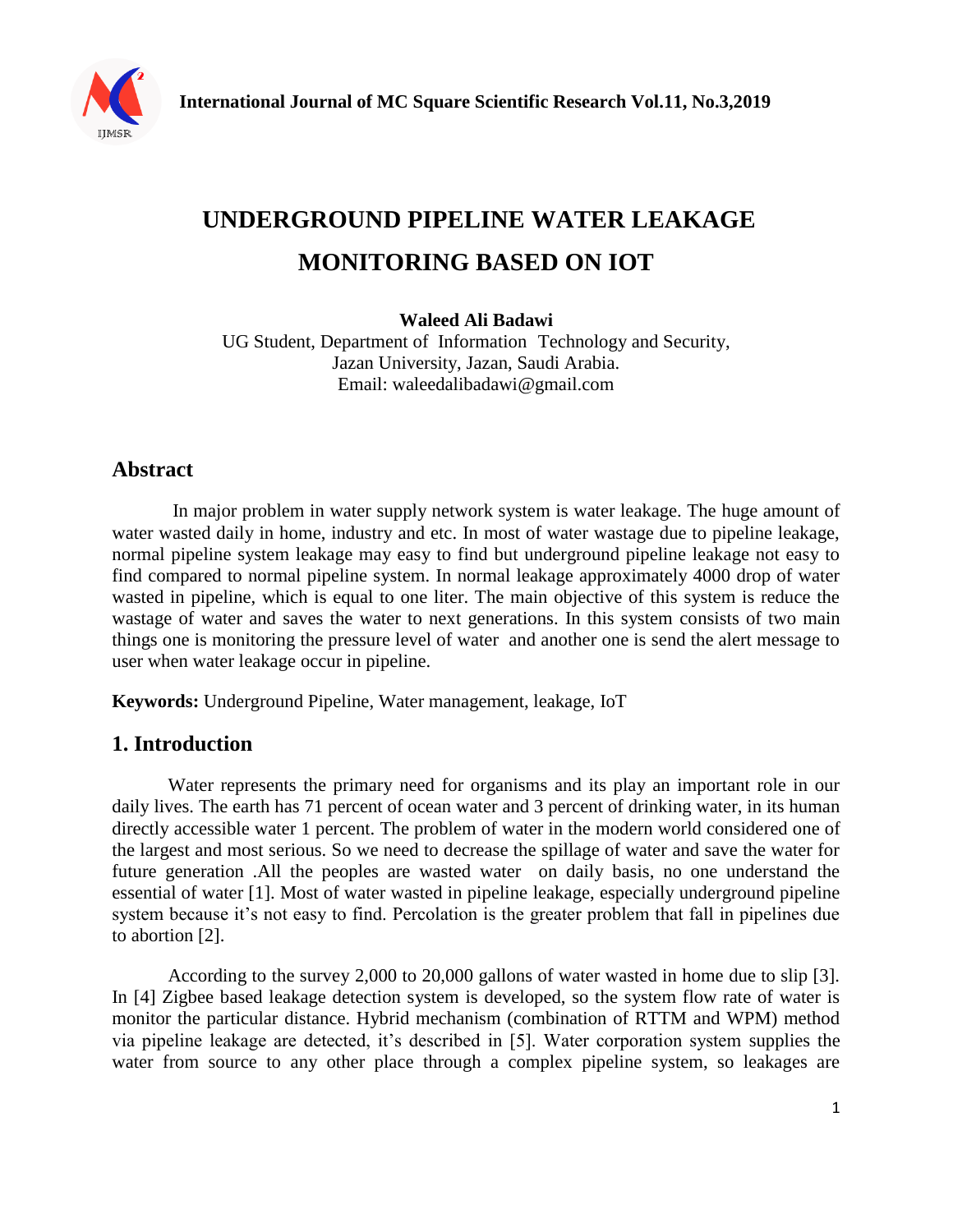

increased [6]. In [7] RF based water leakage detection system are described. In this system all the data's are send to user, but user get the data's only the fixed distance.

The oil pipeline spill could cause serious environmental problems and economic losses [8].It is very important to find the leak timely and accurately [9]. Several methods are used to detect leaks in buried water pipes, including ground-penetrating radar [10]. The HE Magnetic Flow Leak (MFL) method for nonlinear testing is commonly used to investigate defects in ferromagnetic tubes such as gas pipelines [11, 13]. Existing central the heat supply pipe network basically accepts the buried pipe [12]. Plastic tubes are widely used for distribution and transportation Petroleum, natural gas and water [14].

In this paper, pipeline leakage monitoring system is developed which based on IoT. This system consists of flow sensor and Wi-Fi module. The rest of the paper is standardized as follows: The proposed Pipeline structure is discussed in section 2. In section 3 discussed the architecture of system. The system arrangement and examination are given in section 4. The conclusion is given in the last section

#### **2. Proposed system**

To overcome the problem occurred in underground pipeline system, we are proposed the underground pipeline leakage detection system with based on IoT. The proposed system consists of flow sensor, arduino, buzzer, GSM module and LCD. Flow sensor for sense the pressure level of water, buzzer for beep alert, LCD monitor the data's like pressure level of two flow sensors and shows the message "LEAKAGE DETECTED" when leakage occur in pipeline, this message for local people. GSM module is help to send the alert message to main server room if water leakage present in pipeline. Arduino controller used to control the entire device and get the data from connected device [15]. In this system two flow sensors are used, one is connected in starting point of the pipeline and second one is connected in end point of the pipeline. All of these devices connected to arduino and water pumped into the pipeline, at same time monitor shows the flow rate of water like as flow sensor 1 and flow sensor 2 data's. If there is leakage present in pipeline, water flow rate of flow sensor 2 is differing from flow sensor 1. LCD display the "leakage detected' message and buzzer make the beep sound and arduino send the warning SMS to the user with the help of GSM modem.

#### **3. System architecture**

The system helps to detect the underground leakage in real time. As in Figure 1 all the devices are connected and controlled by controller. Buzzer, LCD is connected in output pin of arduino and flow sensors are connected to arduino input pin. GSM module connected in UART pin of arduino. System Architecture shows in Figure1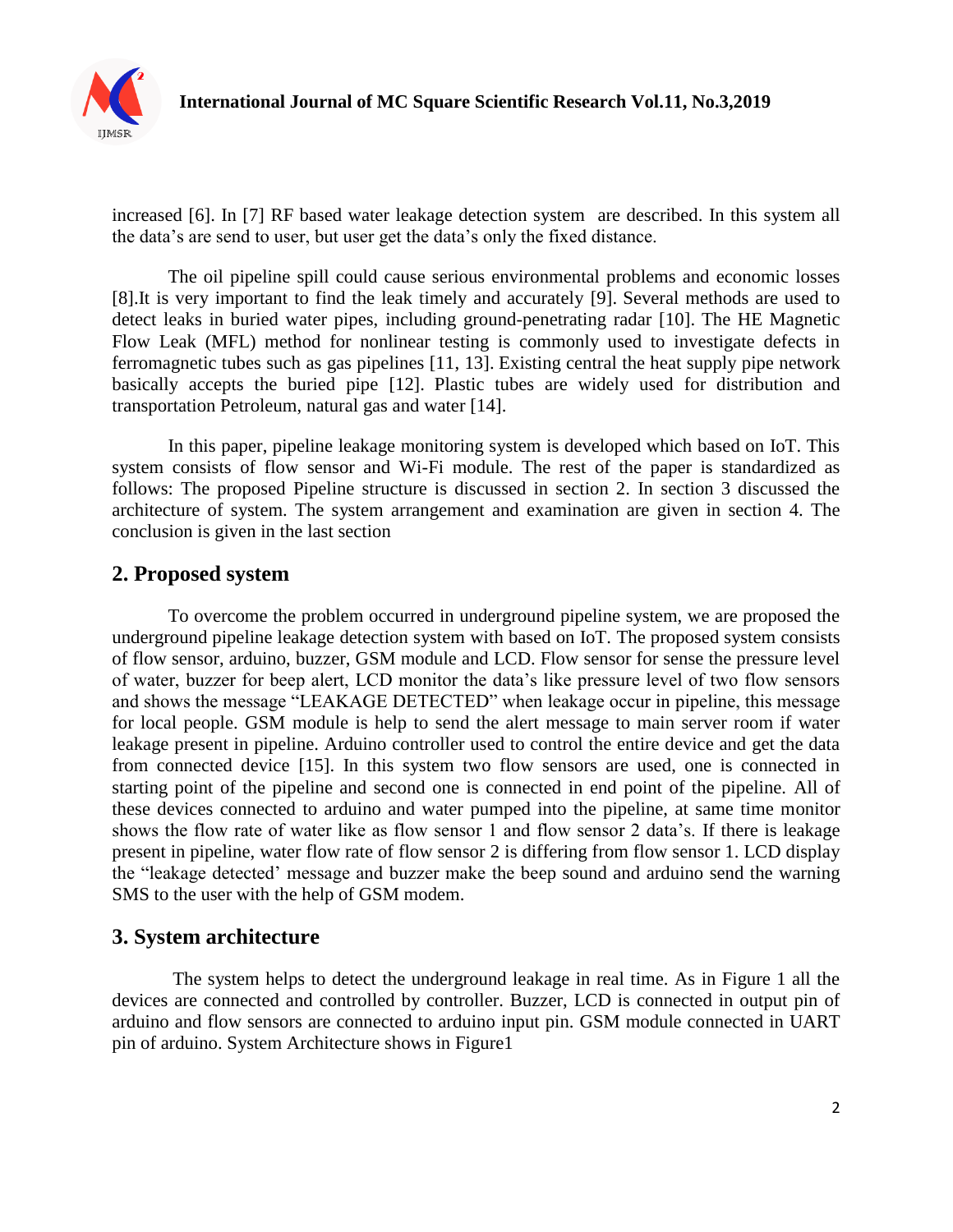



#### **Figure. 1: System Architecture of pipeline leakage monitoring**

#### **Arduino mega:**

Arduino mega is the heart of the system. It controls all devices. Get the data's from devices and send to the user using GSM Module. The operating voltage range 5V. Figure 1.1 shows Arduino. It has

- $\bullet$  54 I/P & O/P pins
- $\bullet$  16 Analog I/P
- $-4 \text{ UART}$
- 16 MHZ crystal oscillators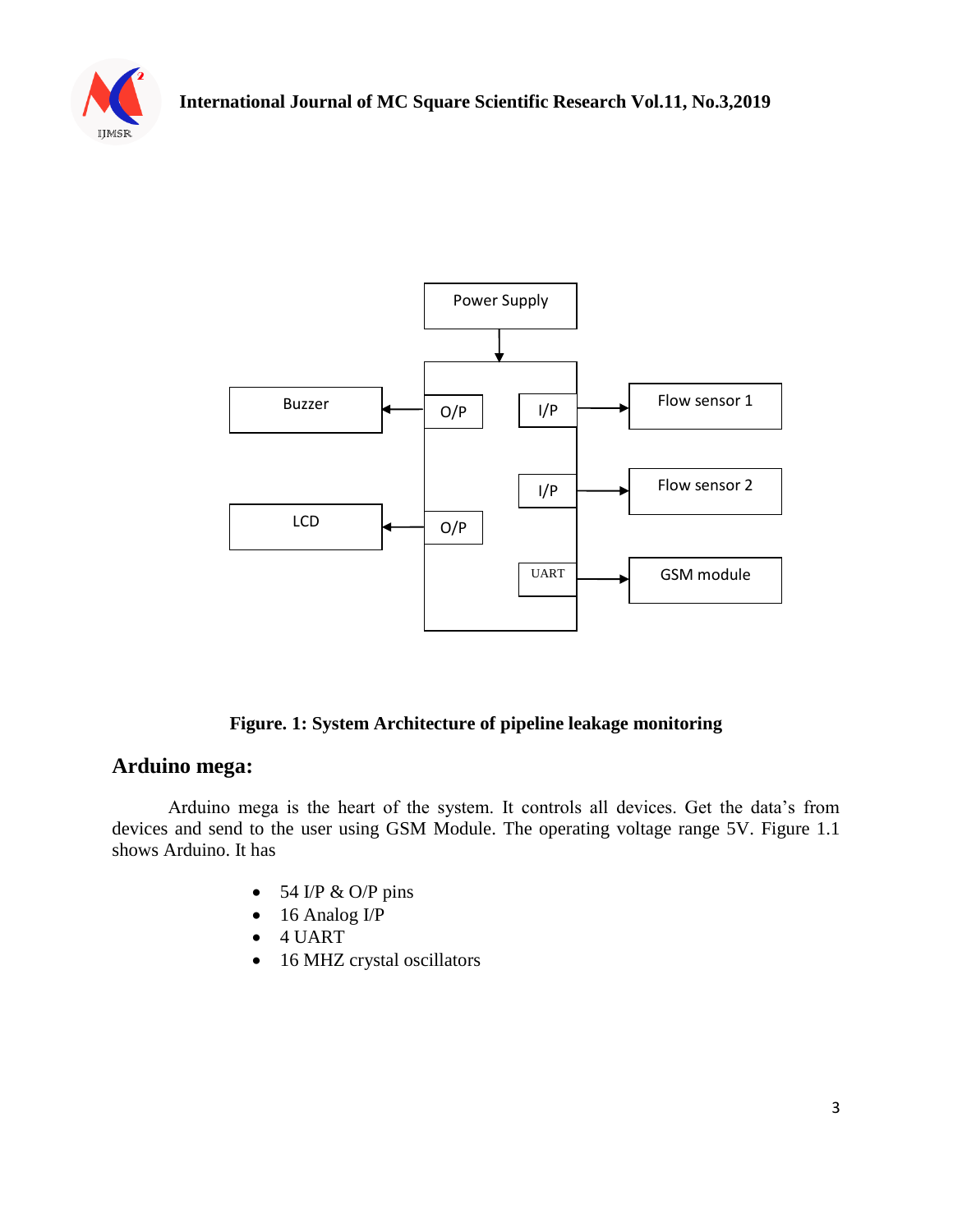



#### **Figure. 1.1: Image of Arduino**

#### **Flow sensor:**

In this system YF-S201 flow sensors are used. It's used to measure flow rate of water. Figure 1.2 shows flow sensor

Q=V\*A where,

Q-Flow rate of the water

V-Velocity of the water

A-Cross-sectional area of the pipe



**Figure. 1.2: Image of Flow sensor** 

#### **Buzzer:**

A buzzer is a device which is makes the beeping noise. It consist of two pins in outside, there are power and ground. Inside consists of Piezo element, which is consists of ceramic disc with covered by vibration metal. When the power is supply to the buzzer, ceramic disc expand. Figure 1.3 shows Buzzer.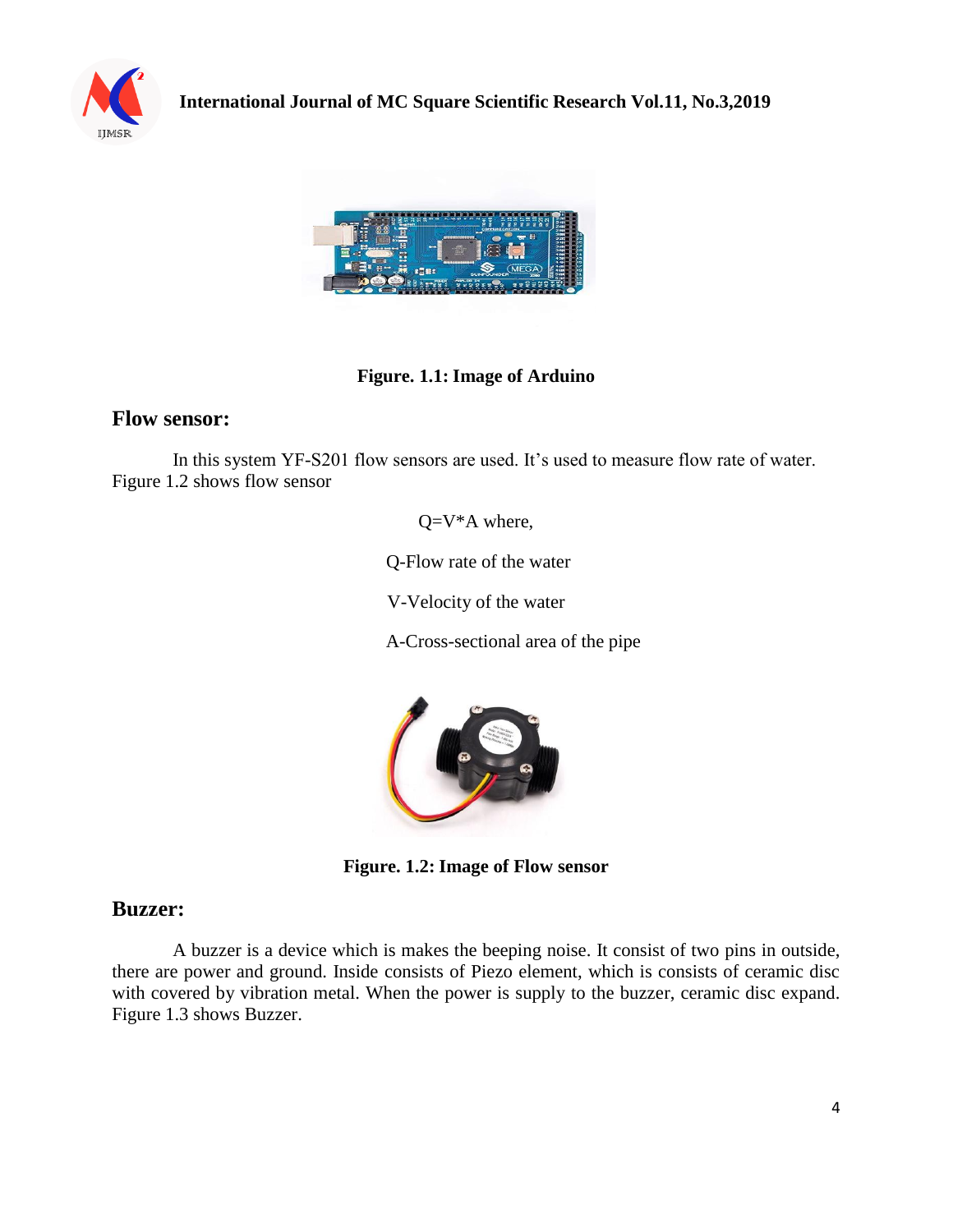



**Figure. 1.3: Image of Buzzer**

# **(LCD) Liquid Crystal Display:**

It consists of liquid crystal, if current apply to the crystal when it's activated monitor the output. Figure 1.4 shows the LCD.



**Figure. 1.4: Image of LCD**

# **GSM Module:**

The SIM900A is a dual-band GSM/GPRS solution. SIM900A delivers GSM/GPRS 900/1800MHz performance for SMS and Data in a small form factor with Low power consumptions. It controlled via AT commands. Figure 1.5 shows the GSM Module.



**Figure. 1.5: Image of LCD**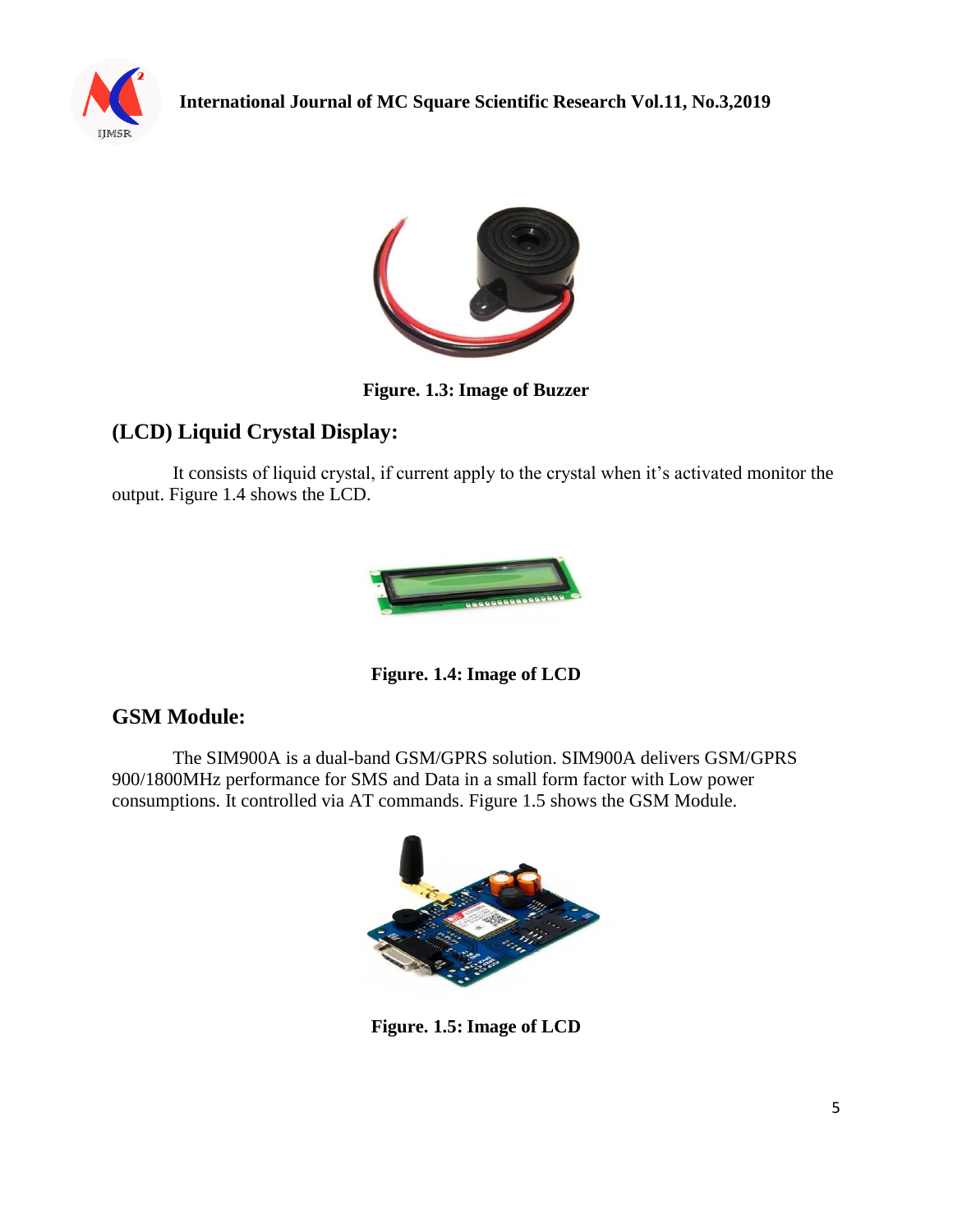

## **4. Results and Discussion:**

In these system is to design and monitor flow rate of water inside the pipeline and detect the water leakage. All the devices are connected to arduino as proposed pins. The proposed systems are tested and output is verified. The flow rate of water is equal in flow sensor 1 and flow sensor 2, which means no leakage in pipeline. The user gets the alert message when the leakage present in the pipeline. Figure E shows the hardware setup of the system. Figure F shows the simple output of leakage and figure G shows the warning message.



**Figure. 1.6: Hardware setup of the system** 



**Figure. 1.7: The simple output of leakage**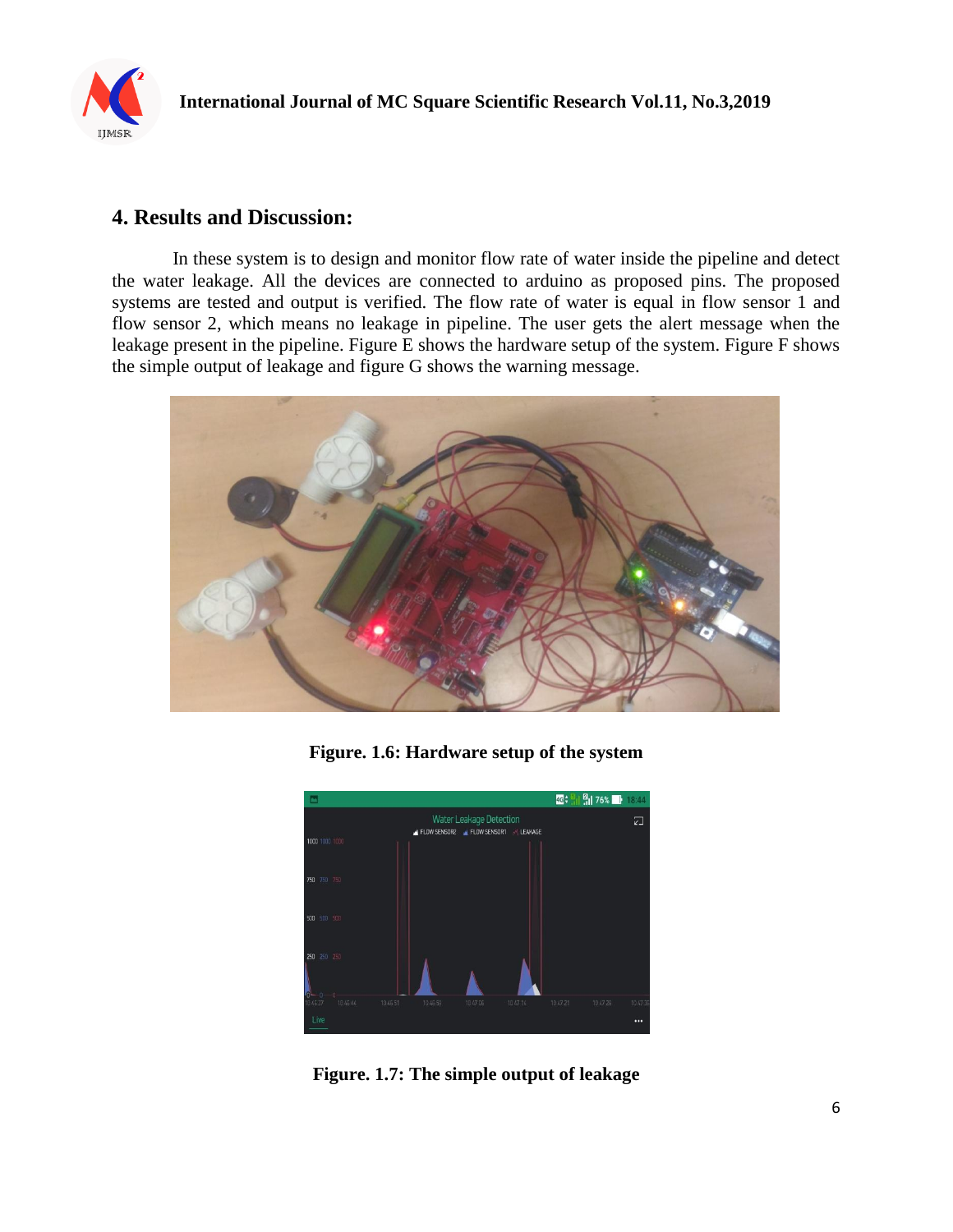



#### **Figure. 1.8: Leakage warning message**

#### **5. Conclusion**

The design of a system for detects the water leakage in underground pipeline with continued monitoring. The water leaks can be detected immediately in the underground pipes by using this system, so reduced the wastage of water and money. The proposed objectives are achieved; user can able to monitor the pressure level of water inside the pipeline and warning message is send to user when water leakage in pipeline. The main aim of the system is reduce the leakage of water, so more benefits for both consumers as well as Water Corporation. Using the system water wastage can be reduced and saves the water for next generations.

#### **References**

- **1.** Saravanan, M., et al. "Smart Water Leak Controller in Metro Water Supply Lines." *2019 5th International Conference on Advanced Computing & Communication Systems (ICACCS)*. IEEE, 2019.
- **2.** Gupta, Rajan, and Rajinder Singh Kaler. "Development of Fiber Optic Sensors for Leak Detection in Underground Energy Storage Pipelines." *2018 6th Edition of International Conference on Wireless Networks & Embedded Systems (WECON)*. IEEE, 2018.
- **3.** Rosli, Najwa, Izzatdin Abdul Aziz, and Nur Syakirah Mohd Jaafar. "Home Underground Pipeline Leakage Alert System Based on Water Pressure." *2018 IEEE Conference on Wireless Sensors (ICWiSe)*. IEEE, 2018.
- **4.** JayaLakshmi, M., and V. Gomathi. "An enhanced underground pipeline water leakage monitoring and detection system using wireless sensor network." *2015 International Conference on Soft-Computing and Networks Security (ICSNS)*. IEEE, 2015.